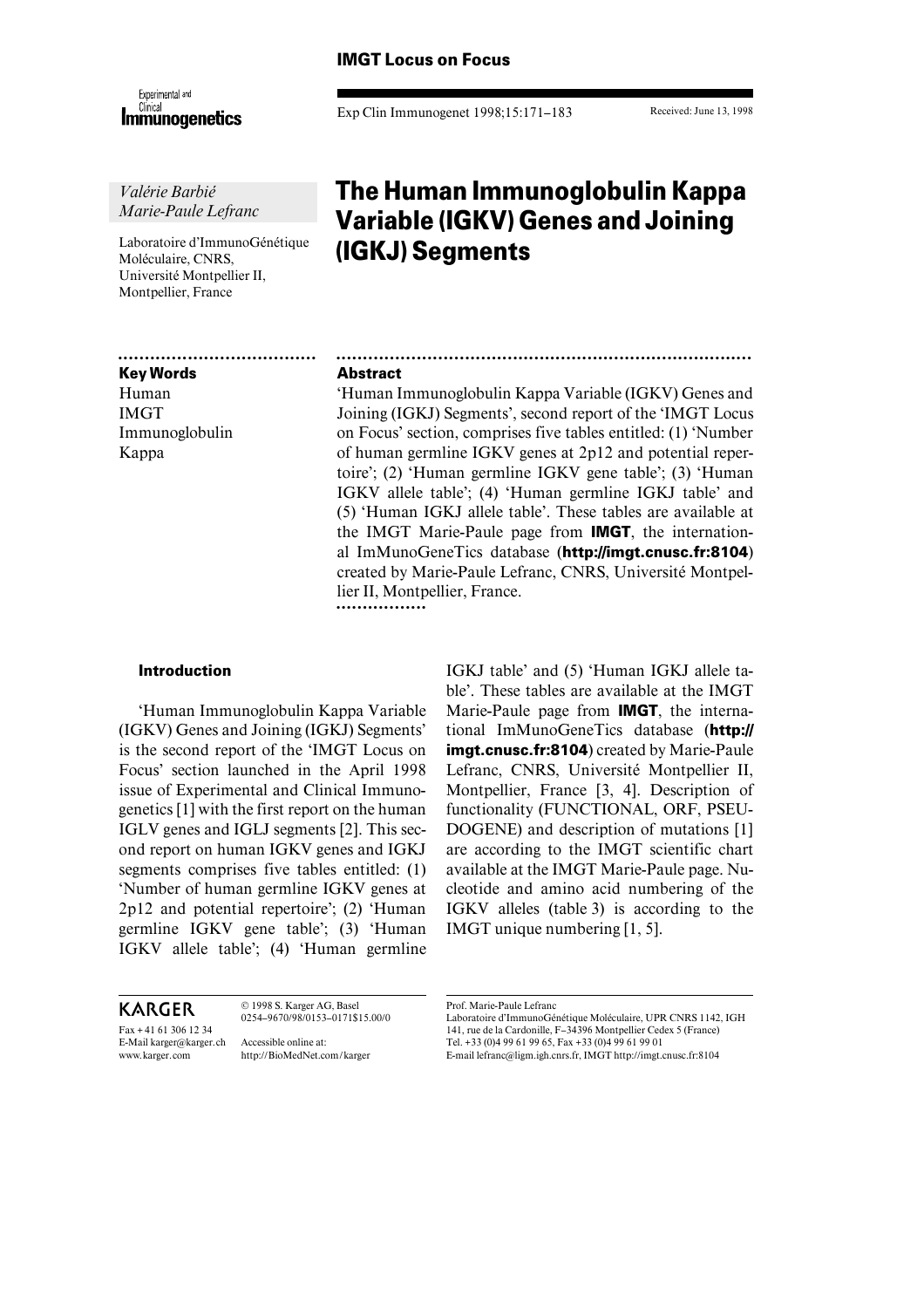# Number of human germline IGKV genes at 2p12 and potential repertoire

#### Distal and proximal V-CLUSTERs (for the haplotypes with both clusters)

76 IGKV genes belonging to 7 subgroups, on 1 800 kilobases : **34 FUNCTIONAL** 7 ORF (Open Reading Frame) 32 PSEUDOGENE 3 FUNCTIONAL or PSEUDOGENE

#### Potential repertoire: 34-37 FUNCTIONAL IGKV genes belonging to 5 subgroups

| Subgroup | <b>Functional</b> | <b>ORF</b> | Pseudogene   |
|----------|-------------------|------------|--------------|
| IGKV1    | $17(+1)^*$        |            | $8(+1)^{*}$  |
| IGKV2    | $9(+1)^*$         |            | $17(+1)^*$   |
| IGKV3    | $6(+1)^{*}$       |            | $6(+1)^{*}$  |
| IGKV4    |                   |            |              |
| IGKV5    |                   |            |              |
| IGKV6    |                   |            |              |
| IGKV7    |                   |            |              |
| Total    | $34(+3)*$         |            | $32(+3)^{*}$ |

\* FUNCTIONAL or PSEUDOGENE (IGKV1-39, IGKV2-29, IGKV3D-15)

### Proximal V-CLUSTER (for the haplotypes without the distal V-CLUSTER)

40 IGKV genes belonging to 7 subgroups, on 600 kilobases :

**18 FUNCTIONAL** 

3 ORF (Open Reading Frame)

17 PSEUDOGENE

2 FUNCTIONAL or PSEUDOGENE

Potential repertoire : 18-20 FUNCTIONAL IGKV genes belonging to 5 subgroups

| Subgroup          | <b>Functional</b> | <b>ORF</b> | Pseudogene  |
|-------------------|-------------------|------------|-------------|
| IGKV1             | $9(+1)^{*}$       |            | $4(+1)^{*}$ |
| IGKV <sub>2</sub> | $4(+1)^{*}$       |            | $9(+1)^{*}$ |
| IGKV3             | o                 |            |             |
| IGKV4             |                   |            |             |
| IGKV5             |                   |            |             |
| IGKV6             |                   |            |             |
| IGKV7             |                   |            |             |
| Total             | $18(+2)^{*}$      |            | $17(+2)$ *  |

\* FUNCTIONAL or PSEUDOGENE (IGKV1-39, IGKV2-29)

Analyst/Contact : Valérie Barbié (valerie@ligm.igh.cnrs.fr) Last Updated: 27/02/98

Exp Clin Immunogenet 1998;15:171-183

Barbié/Lefranc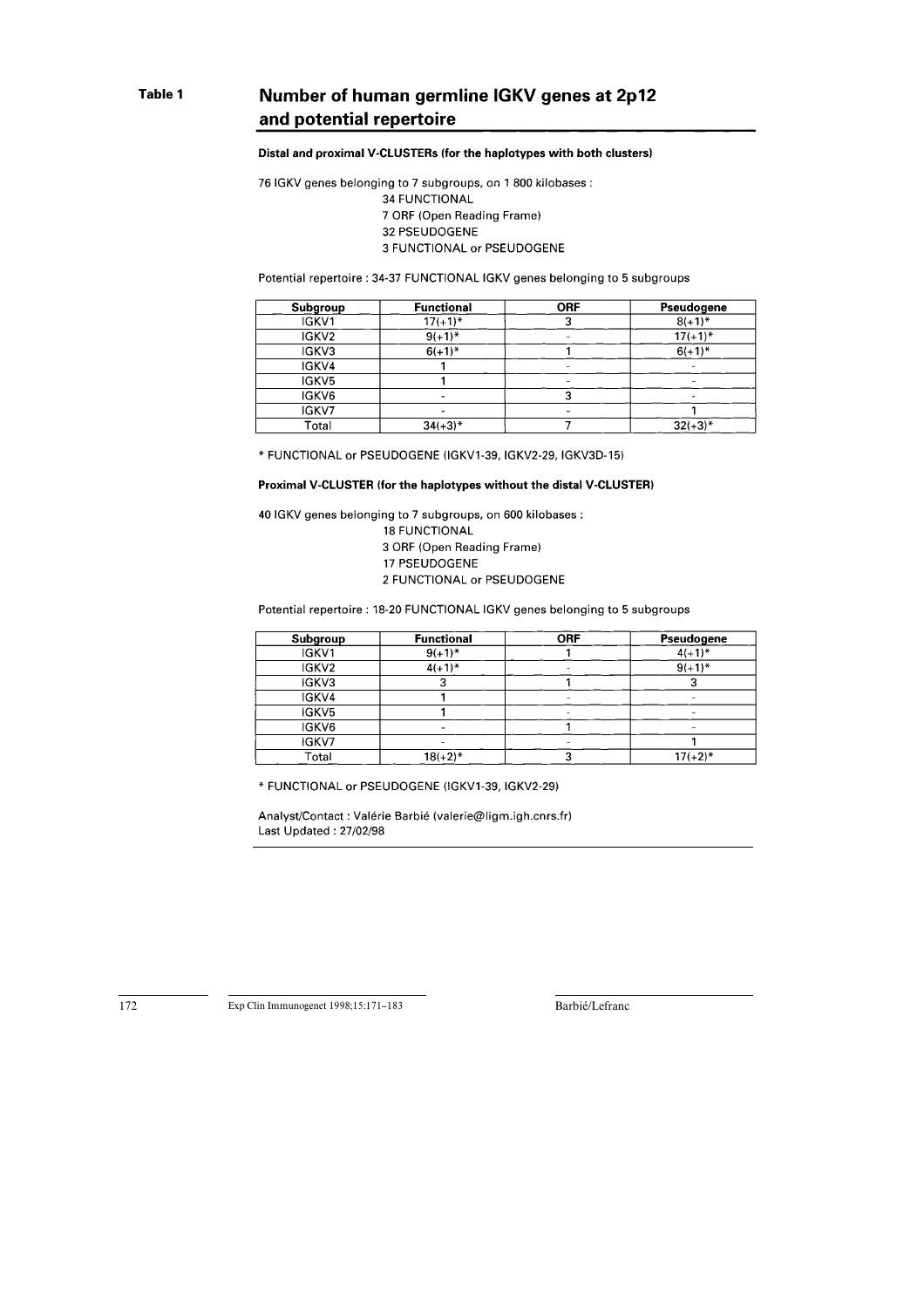# Human germline IGKV gene table

Human IGKV Genes and IGKJ

Segments

Fct : FUNCTIONALITY<br>F : Functional

P : Pseudogene<br>ORF : Open Reading Frame

R : Rearranged<br>T : Transcribed

P: Translated into protein

Part 1 - Sequences assigned to germline IGKV genes by sequence comparison

Sequences in bold have been mapped : "mapped" refers to sequences which have been obtained from clones (phages, cosmids, YACs...) either by subcloning or PCR,<br>and does not apply to sequences obtained directly from genomic

| Sequences from the literature                         | HK102[J00245][12] |        |                      | Vf(12), DPK3(X93621)[5] | Ve[12]                 | Vd[12], DPK8[X93626][5] | Vb(K02094][12], DPK5(X93623][5] | Vb'[8], V4b[12] | Va[12], DPK31[X93647][5] | Va [8], V4a[12]        | Q14[12], HK137[12] | SG3[X92334][7] |            | Y2[12], DPK4[X93622][5] | DPK35(*)[X93651][5] | HK100[J00250 (J00251)][12], DPK35(*) | O18a[M64857][12], DPK1[X93620][5] | <b>1112</b> |
|-------------------------------------------------------|-------------------|--------|----------------------|-------------------------|------------------------|-------------------------|---------------------------------|-----------------|--------------------------|------------------------|--------------------|----------------|------------|-------------------------|---------------------|--------------------------------------|-----------------------------------|-------------|
| Accession numbers                                     | Z00001 (V00559)   | M23851 | X72813               | M64858                  | Z00014 (X00901/K02097) | Z00013 (X00902/K02096)  | V01577 (X00898)                 | V01576 (X00899) | Z00010 (X00903/K02093)   | Z00006 (X00900/K02098) | J00248             | X72808         | X71885     | X63398                  | X71883              | V00560                               | M64856                            | V71890      |
| ([12], unless<br>sequences<br>Reference<br>indicated) | L12               | V1[10] | L12a                 | Ξ                       | ്വ                     | Ľ                       | B                               | L5/19a          | 3                        | L4/18a                 | $\overline{a}$     | $\lambda$ 30   | <b>A25</b> | $\lambda$ 20            | <b>A15</b>          | A15a                                 | õ.                                | ۲í          |
|                                                       |                   |        | $^{+}$               |                         |                        |                         | +                               |                 |                          |                        | +                  | $\ddot{}$      |            |                         |                     |                                      | ŧ                                 |             |
|                                                       |                   |        | $\ddot{}$            | $\ddot{}$               |                        | $\ddot{}$               | $\overline{+}$                  | r               |                          |                        | $\ddot{}$          | $\ddot{}$      |            | $\ddot{}$               |                     |                                      | $\ddot{}$                         |             |
| Œ                                                     |                   |        | $\ddot{\phantom{1}}$ |                         | $\ddot{}$              | $\ddot{}$               | $\overline{\phantom{a}}$        |                 |                          |                        |                    | $\ddot{}$      |            | $\ddot{}$               |                     |                                      | $\ddot{}$                         |             |
| Eŏ                                                    | щ                 |        |                      |                         | ORF (1                 | F(2)                    | щ                               | u.              | P(3)                     | щ                      | щ                  | щ              | P(4)       | F (5)                   | P (6)               | $\frac{6}{5}$                        |                                   | P (7)       |
| subgroup   gene name<br>IGKV                          | 5                 |        |                      | $\frac{6}{1}$           | $\frac{8}{1}$          | $\frac{9}{5}$           | $1-12$                          | $-12/10-12$     | $1 - 13$                 | $1-13/1D-13$           | 1-16               | $1 - 17$       | $1-22$     | $1-27$                  | $1-32$              |                                      | 1-33                              | 1.35        |
| IGKV                                                  |                   |        |                      |                         |                        |                         |                                 |                 |                          |                        |                    |                |            |                         |                     |                                      |                                   |             |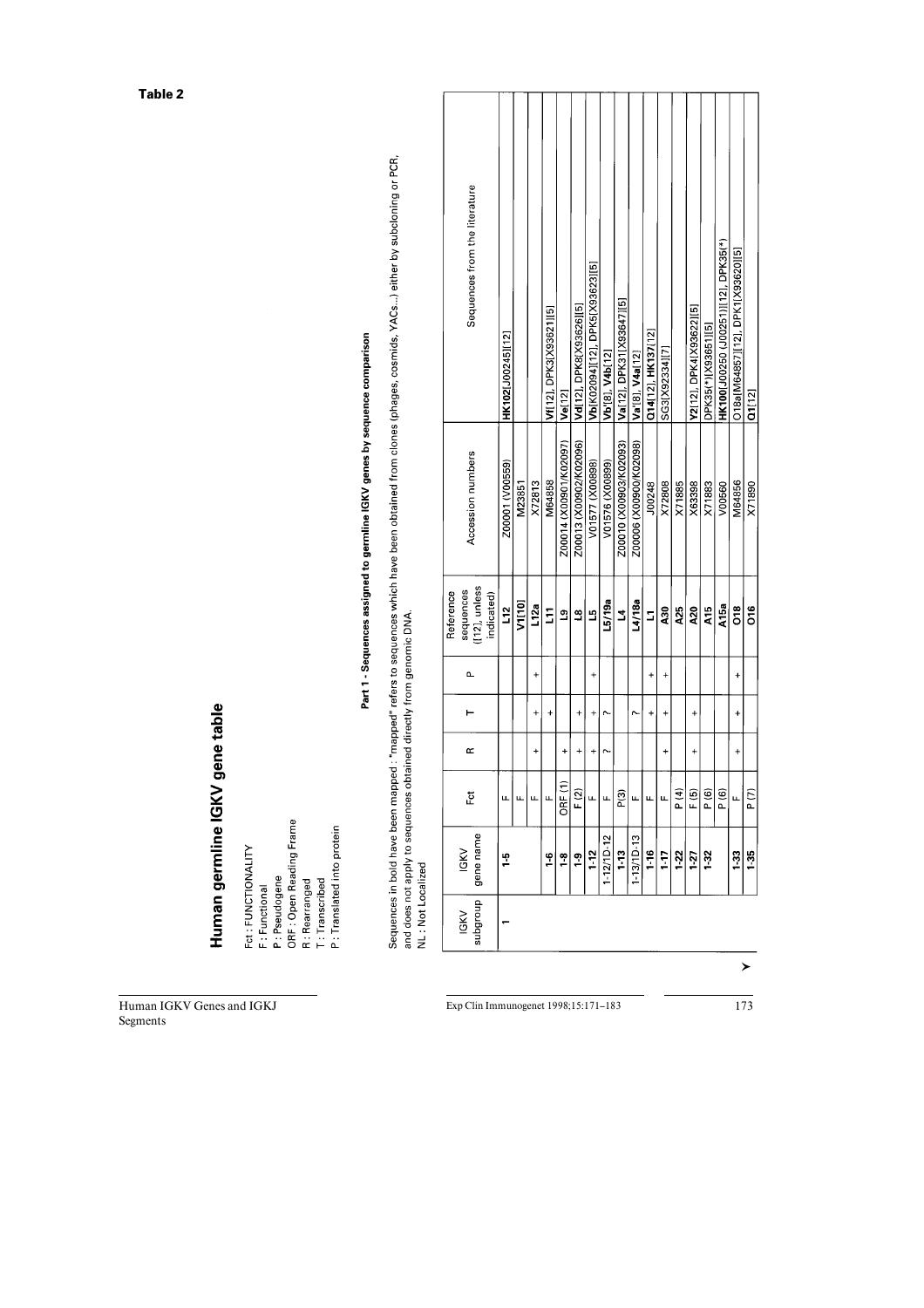| $1 - 35/1D - 35$      | P (7)              |           |                   |                      | O6/16a            | Z00005 (X00749/M23853) | V55 [12]                                                     |
|-----------------------|--------------------|-----------|-------------------|----------------------|-------------------|------------------------|--------------------------------------------------------------|
| 1-37                  | щ                  |           | $\ddot{}$         |                      | $\overline{0}$    | X59316                 | Q5[12]                                                       |
| $1 - 37/10 - 37$      | щ                  |           | r.                |                      | 04/14a            | X70466                 | DILp1(12), DPK11(*) [X93629][5]                              |
| $1 - 39$              | u.                 | $\ddot{}$ | $\ddot{}$         | $\ddot{\phantom{1}}$ | ors               | X59315                 | DPK9(*) [X93627][5]                                          |
|                       | P (8)              |           |                   |                      | O12a              | X59318                 | V3b(12)                                                      |
| $10-8$                | Щ                  | +         | $\ddot{}$         |                      | $\tilde{a}$       | Z00008 (X00750/M23850) | Ve"[12], V13[12], Q3[12], L24a[X72819][12], DPK10[X93628][5] |
| 1D-12                 | $\overline{u}$     | $\sim$    | $\sim$            |                      | $\mathbf{a}$      | X17263                 | Vb"[12], DPK6[X93624][5]                                     |
| $10 - 13$             | ORF <sub>(9)</sub> |           | $\sim$            |                      | $\frac{8}{10}$    | X17262                 | Va"[12]                                                      |
| $1D-16$               | u.                 |           |                   |                      | <u>ئ</u> ا        | K01323                 | Q13[12], HK134[X923329][12], HK166[2], DPK7[X93625][5]       |
|                       | u.                 |           |                   |                      | L15a              | V00558 (J00244/J00246) | HK101[12], HK146[K01322][2], HK189[K01324][2]                |
| $\frac{10}{1}$        | u.                 | $\ddot{}$ |                   |                      | $\frac{4}{1}$     | X63392                 | Q4[12], DPK2[Z27498][5]                                      |
|                       | P(4)               |           |                   |                      | 2                 | X71887                 |                                                              |
| $\frac{10-22}{10-27}$ | P(10)              |           |                   |                      | 4                 | Z00004 (X00748/M23848) | A4a[12], V52[12], DPK30 [X93646]                             |
| 1D-32                 | P(11)              |           |                   |                      | ဦ                 | X71896                 |                                                              |
| $\frac{33}{2}$        | u.                 | $\sim$    | $\sim$            |                      | $\rm ^{8}$        | M64855                 | $DFK1(*)$                                                    |
| $10-35$               | P(7)               |           |                   |                      | 8                 | X71894                 |                                                              |
| 1D-37                 | u.                 |           | r-                |                      | ð                 | X71893                 |                                                              |
| 1D-39                 | u.                 | $\sim$    | J                 |                      | $\rm s$           | X59312                 | $DFK9(*)$                                                    |
| $10-42$               | ORF (12)           |           |                   |                      | 22                | X72816                 |                                                              |
| $\frac{43}{2}$        | u.                 |           |                   |                      | $\mathbf{S}$      | X72817                 | Q2[12], L23a[X72818][12]                                     |
| $2-4$                 | P(13)              |           |                   |                      | $\mathbf{L}$      | X72814                 | Q6(12)                                                       |
| $2-10$                | P(14)              |           |                   |                      | $\overline{a}$    | Z00012 (X00904)        | Vc[K02095][12]                                               |
| $2 - 14$              | P(15)              |           |                   |                      | $\mathbf{\Omega}$ | X72810                 | 012[12]                                                      |
| $2-18$                | P(16)              |           |                   |                      | A <sub>29</sub>   | X63400                 | DPK27[X93643][5]                                             |
| $2-19$                | P(17)              |           |                   |                      | A28               | X12692                 |                                                              |
| 2-23                  | P(18)              |           |                   |                      | A24               | X71885                 |                                                              |
| 2.24                  | u.                 | +         | $\ddot{}$         |                      | <b>A23</b>        | X12684                 | DPK16[X93633][5]                                             |
| $2 - 26$              | P(19)              |           |                   |                      | $\tilde{a}$       | X71884                 |                                                              |
| $2 - 28$              | u.                 | $\ddot{}$ | $\qquad \qquad +$ | $\ddot{}$            | A <sub>19</sub>   | X63397                 | Q7 [12], DPK15(*) [X93632][5]                                |
| $2 - 29$              | P (20)             | $\ddot{}$ | $^{+}$            |                      | A18               | X63396                 | A18a[12], DPK28[X93644][5]                                   |
|                       | u.                 |           |                   |                      | $A18b$ [1]        | U41645                 |                                                              |
| $2-30$                | u.                 | $\ddot{}$ | $\ddot{}$         | $\ddot{}$            | A17               | X63403                 | DPK18[X93635][5]                                             |
| 2-36                  | P(21)              |           |                   |                      | δíρ               | X71889                 | 08[12]                                                       |
| $2 - 38$              | P(22)              |           |                   |                      | δ.                | X71888                 |                                                              |
| $2 - 40$              | u.                 |           | $\ddot{}$         | ÷,                   | $\overline{5}$    | X59314                 | DPK13(*)[X93631][5]                                          |
|                       | u.                 |           |                   |                      | <b>D11a</b>       | X59317                 | V3a [12]                                                     |
| 2D-10                 | P (14)             |           |                   |                      | $\overline{21}$   | X17265                 | Vc <sup>-</sup> [12]                                         |
| $\frac{2D-14}{2D-18}$ | P (15)             |           |                   |                      | $\overline{11}$   | X72811                 | $Vz$ [8]                                                     |
|                       | P(16)              |           |                   |                      | A <sub>13</sub>   | X63395                 |                                                              |

 $\frac{174}{174}$ 

Exp Clin Immunogenet 1998;15:171-183

Barbié/Lefranc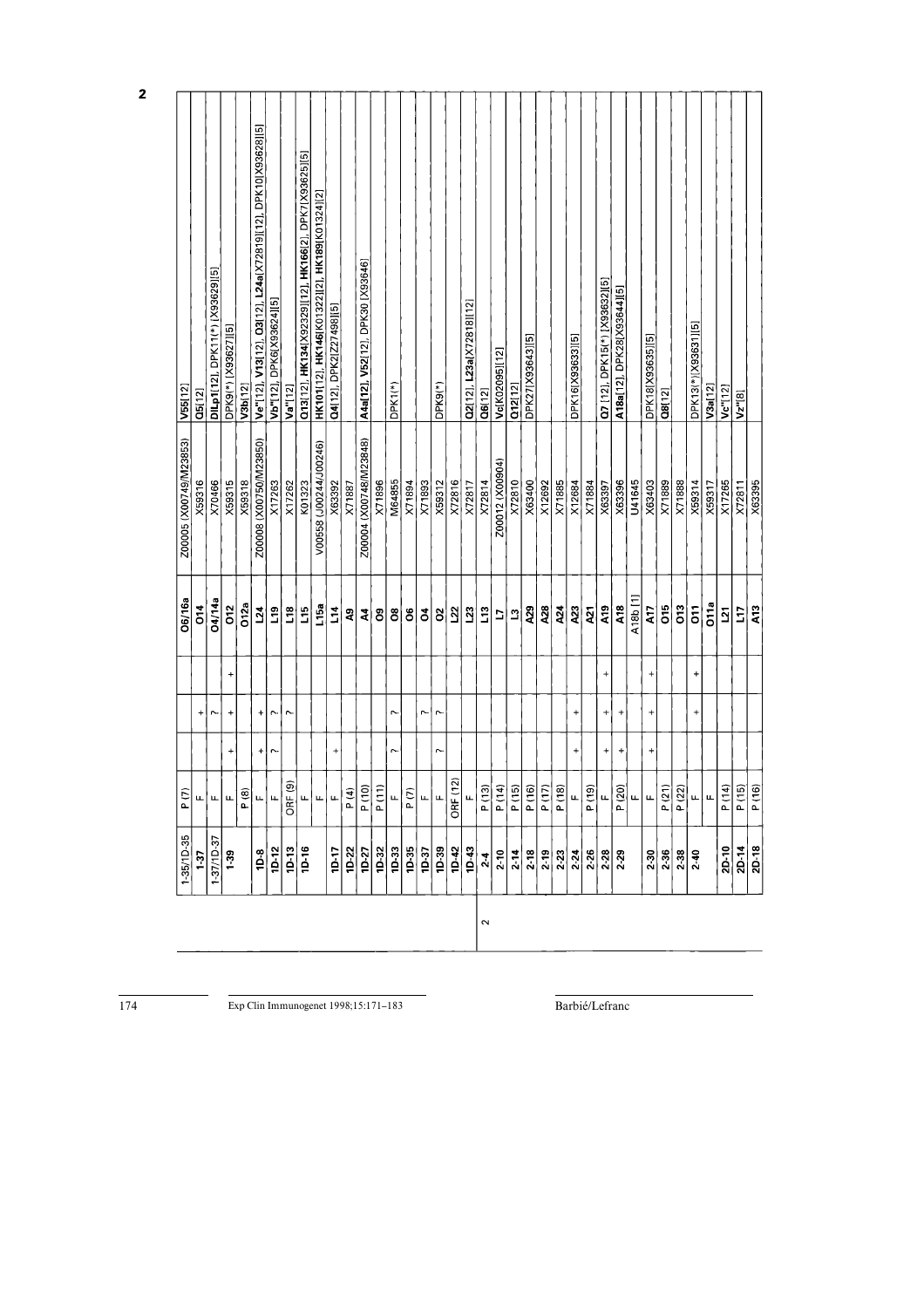|   | 2D-19                                                 | P(23)            |           |           |           | A <sub>12</sub>   | X71882          |                                                                                                         |
|---|-------------------------------------------------------|------------------|-----------|-----------|-----------|-------------------|-----------------|---------------------------------------------------------------------------------------------------------|
|   | 2D-23                                                 | P(24)            |           |           |           | q                 | X71887          |                                                                                                         |
|   | $2D-24$                                               | щ                |           |           |           | 5                 | X63401          | DPK17[X93634][5]                                                                                        |
|   |                                                       | P(25)            |           |           |           | 45                | X12689          |                                                                                                         |
|   | $\frac{8}{20}$                                        | LL.              | ŗ.        | r.        |           | 2                 | X12691          | DPK15(*), RR25gl[Z46616][5]                                                                             |
|   |                                                       | u.               |           | $\ddot{}$ | $\ddot{}$ | 5                 | M31952          | A2a[12], DPK12[X93630][5]                                                                               |
|   |                                                       | F(26)            |           |           |           | A2c [1]           | U41644          | A2b[U41643][1]                                                                                          |
|   |                                                       | u.               |           | $\ddot{}$ |           | $\mathbf{z}$      | X63402          | DPK19[X93636][5]                                                                                        |
|   |                                                       | P(21)            |           |           |           | 8                 | X71893          |                                                                                                         |
|   | $\frac{38}{28}$<br>$\frac{38}{28}$<br>$\frac{38}{28}$ | P(22)            |           |           |           | ິວ                | X71892          |                                                                                                         |
|   |                                                       | щ                |           | $\sim$    |           | δ                 | X59311          | DPK13(*)[5]                                                                                             |
|   | Ξ                                                     | L                |           |           |           | DPK14             | Z27499          |                                                                                                         |
| S |                                                       | <b>ORF (27)</b>  |           |           |           | $\tilde{z}$       | X02725          | kv3h[3]                                                                                                 |
|   | 3-7                                                   | ORF $(27)$       |           |           |           | L <sub>10a</sub>  | X72812          |                                                                                                         |
|   |                                                       | ORF $(27)$       |           |           |           | ₹                 | K02769          |                                                                                                         |
|   | $3-11$                                                | u,               | $\ddot{}$ | $\ddot{}$ |           | ٩                 | X01668          | kv3g[3], 38K/L6a[X92342][12],13K20/13K23[L37726][9]                                                     |
|   |                                                       | $\mu$            |           |           |           | 5                 | K02768          |                                                                                                         |
|   | $3 - 15$                                              | யுட              | $\ddot{}$ | $\ddot{}$ | +         | $\mathbf{\Omega}$ | M23090          | Q11[12], humkv328h5[12], DPK21[X93638][5]                                                               |
|   | $3 - 20$                                              |                  | $\ddot{}$ | $\ddot{}$ | $\ddot{}$ | হি                | X12686          | A27a[M15038][12], humkv325[12], humkv321[M15039], VkRF[3], Tou<br>kv325 [X56593][16], DPK22 [X93639][5] |
|   |                                                       | u                |           |           |           | 13K18[9]          | L37729          |                                                                                                         |
|   | $3 - 25$                                              | P (28)           |           |           |           | A22               | X06583 (X12685) | DPK29[X93645][5]                                                                                        |
|   | $3-31$                                                | P (29)           |           |           |           | A16               | X71883          |                                                                                                         |
|   |                                                       | P(30)            |           |           |           | A16a              | M17765          | humkv301[12]                                                                                            |
|   | $3 - 31/3D - 31$                                      | P <sub>(31</sub> |           |           |           | A16/O10b          | M17764          | humkv310[12]                                                                                            |
|   |                                                       | P (32            |           |           |           | $\tilde{5}$       | X71891          |                                                                                                         |
|   | $rac{3.34}{30.7}$                                     | щ                |           |           |           | 125               | X72820          | V138(12), Q9(12), DPK23(Z27500][5]                                                                      |
|   | 3D-11                                                 | щ                | +         |           |           | $\overline{20}$   | X17264          | Vg"[12], kv3g"[3], 13K11/13K12[L37725][9]                                                               |
|   | 3D-15                                                 | u.               | r.        | Ç         |           | 16                | X72815          | humkv328/L16b[M23088][12]/humkv31es[Y00640][4]<br>Q10(12), humkv328h2/L16a[M23089][12]                  |
|   |                                                       | P(33)            |           |           |           | L16c              | M23091          | humkv329[12]                                                                                            |
|   |                                                       | щ                | $\ddot{}$ |           |           | $\overline{a}$    | X12687          | humkv305/A11a[M14507][12], DPK20[X93637][5]                                                             |
|   | $\frac{2}{9}$                                         | P(28)            |           |           |           | 46                | X71886          |                                                                                                         |
|   |                                                       | P (34)           |           |           |           | δ                 | X71896          |                                                                                                         |
|   | <b>SD-34</b>                                          | P (35)           |           |           |           | ō                 | X71895          |                                                                                                         |
|   | 뵈                                                     | u,               |           |           |           | 13K04[9]          | L37728          |                                                                                                         |
|   | 뵈                                                     | щ                |           |           |           | 13K07/13K09[9]    | L37727          |                                                                                                         |
|   | $\overline{z}$                                        | щ                |           |           |           | 13K16/13K17[9]    | L37730          |                                                                                                         |
|   | 의로                                                    | ய∣ய              |           |           |           | 3A7[17]           | L19271          |                                                                                                         |
|   |                                                       |                  |           |           |           | 3A9[17]           | L19272          |                                                                                                         |

Human IGKV Genes and IGKJ Segments

**2** 

Exp Clin Immunogenet 1998;15:171-183 175

 $\rightarrow$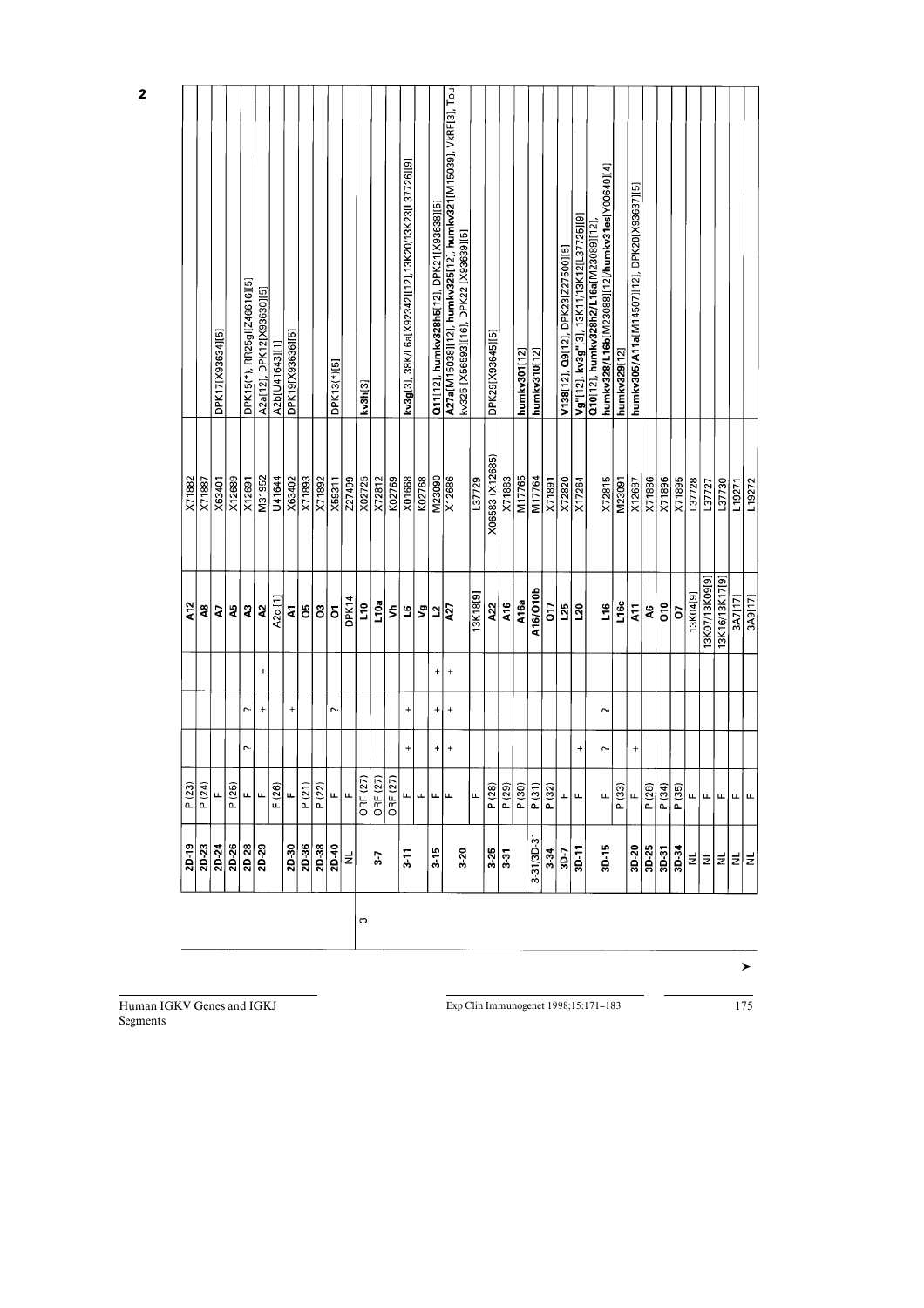| $6-21$<br>$\frac{2}{5}$          | u.                                           |                     | $\ddot{}$             | $\ddot{}$ | 2                                                                   | Z00023                                                                                                                     | FSA10gl[Z46615][6], DPK24[X93640][5], HSIGKVZM[L33853]<br>Vk IV, VkIV-GL [S56916][15]                                                                                                                                                                                                                                                                                                                                                                                       |
|----------------------------------|----------------------------------------------|---------------------|-----------------------|-----------|---------------------------------------------------------------------|----------------------------------------------------------------------------------------------------------------------------|-----------------------------------------------------------------------------------------------------------------------------------------------------------------------------------------------------------------------------------------------------------------------------------------------------------------------------------------------------------------------------------------------------------------------------------------------------------------------------|
|                                  |                                              | $\ddot{}$           | $\ddot{}$             |           | 52                                                                  | X02485                                                                                                                     | EV15[12]                                                                                                                                                                                                                                                                                                                                                                                                                                                                    |
|                                  | ORF (36)                                     |                     | $\ddot{}$             |           | A26                                                                 | X63399                                                                                                                     | DPK26(*)[X93642][5]                                                                                                                                                                                                                                                                                                                                                                                                                                                         |
| 6D-21                            | ORF (36)                                     |                     | $\sim$                |           | $\frac{1}{2}$                                                       | X12683                                                                                                                     | DPK26(*), HSIGKAU [M27750][14]                                                                                                                                                                                                                                                                                                                                                                                                                                              |
| 6D-41                            | ORF (36)                                     |                     |                       |           | $\frac{4}{5}$                                                       | X12688                                                                                                                     | DPK25 [X93641][5], HSIGKAV [M27751][14]                                                                                                                                                                                                                                                                                                                                                                                                                                     |
| 7-3                              | P (37)                                       |                     |                       |           | 51                                                                  | X12682                                                                                                                     |                                                                                                                                                                                                                                                                                                                                                                                                                                                                             |
|                                  |                                              |                     |                       |           |                                                                     | ? Means that the rearrangement, transcript or protein could not be assigned to the gene in the proximal or distal cluster. | IGKV gene names are designated by a number for the subgroup, followed by a dash and a number for the localisation from 3' to 5' in the locus. The IGKV genes of the<br>(*) As the DPK sequences only contain the V-REGION, some of them could be assigned neither to a gene or its duplicate, nor to any allele of the gene.<br>distal duplicated V-CLUSTER are designated by the same number as the corresponding genes in the proximal V-CLUSTER, with the letter D added |
| Accession numbers in parentheses |                                              |                     |                       |           | correspond to secondary accession numbers.                          |                                                                                                                            |                                                                                                                                                                                                                                                                                                                                                                                                                                                                             |
|                                  |                                              |                     |                       |           |                                                                     |                                                                                                                            |                                                                                                                                                                                                                                                                                                                                                                                                                                                                             |
|                                  |                                              |                     |                       |           | (1) 21 bp DELETION starting at nucleotide 4 of DECANUCLEOTIDE [11]. |                                                                                                                            |                                                                                                                                                                                                                                                                                                                                                                                                                                                                             |
|                                  |                                              |                     |                       |           |                                                                     | (2) TTTGCTT instead of TTTGCAT in the core sequence of the DECANUCLEOTIDE element [11], but transcript found [8].          |                                                                                                                                                                                                                                                                                                                                                                                                                                                                             |
|                                  |                                              |                     |                       |           |                                                                     |                                                                                                                            | (3) CONSERVED_TRP replaced by a STOP-CODON in FR2, and non canonical V-HEPTAMER: CATAGTG instead of CACAGTG [11].                                                                                                                                                                                                                                                                                                                                                           |
| $\widehat{f}$                    |                                              |                     |                       |           |                                                                     | STOP-CODONS in FR2, INSERTION of 4 bp at position 72 leading to a frameshift in FR3 [11].                                  |                                                                                                                                                                                                                                                                                                                                                                                                                                                                             |
|                                  |                                              |                     |                       |           |                                                                     | (5) Non canonical V-HEPTAMER: CACTGTG instead of CACAGTG [3], but rearrangement product found [8]                          |                                                                                                                                                                                                                                                                                                                                                                                                                                                                             |
|                                  |                                              |                     |                       |           |                                                                     | (7) DELETION of nucleotide 4, and INSERTION of 1 bp at position 15/16. Defective DONOR_SPLICE [11]                         | (6) DELETION of 2 bp at position 17 and INSERTION of 1 bp at position 27/28, 1 bp at position 87/88, and 3 bp at position 85, leading to frameshifts [11].                                                                                                                                                                                                                                                                                                                  |
| $\widehat{\circ}$                | STOP-CODON in L-PART1 [11].                  |                     |                       |           |                                                                     |                                                                                                                            |                                                                                                                                                                                                                                                                                                                                                                                                                                                                             |
| $\widehat{\mathbf{e}}$           |                                              |                     |                       |           | Non canonical V-HEPTAMER: CATAGTG instead of CACAGTG [11].          |                                                                                                                            |                                                                                                                                                                                                                                                                                                                                                                                                                                                                             |
| (10) INSERTION of 1 bp at        |                                              |                     |                       |           | position 57 in FR3, leading to a frameshift [11].                   |                                                                                                                            |                                                                                                                                                                                                                                                                                                                                                                                                                                                                             |
|                                  |                                              |                     |                       |           |                                                                     |                                                                                                                            | (11) DELETION of 2 bp at position 17, INSERTION of 1 bp between codons 27/28, INSERTION of 3 bp in codon 85, INSERTION of 1 bp between                                                                                                                                                                                                                                                                                                                                      |
| codons 87/88 [11].               |                                              |                     |                       |           |                                                                     |                                                                                                                            |                                                                                                                                                                                                                                                                                                                                                                                                                                                                             |
| (12)                             | TTTGCTT instead of TT                        |                     |                       |           |                                                                     |                                                                                                                            | TTGCAT in the core sequence of the DECANUCLEOTIDE, and altered V-HEPTAMER: CAGGG instead of CACAGTG [11].                                                                                                                                                                                                                                                                                                                                                                   |
|                                  | (13) No INIT-CODON: ATG replaced by GTG [11] |                     |                       |           |                                                                     |                                                                                                                            |                                                                                                                                                                                                                                                                                                                                                                                                                                                                             |
|                                  |                                              |                     |                       |           |                                                                     |                                                                                                                            | 14) DELETION of 1 bp at position 74 leading to a frameshift, no INIT-CODON: ATG replaced by GTG, and non canonical ACCEPTOR_SPLICE [11].                                                                                                                                                                                                                                                                                                                                    |
| (15)                             | No INIT-CODON: ATG                           |                     |                       |           |                                                                     |                                                                                                                            | replaced by GTG , CT instead of GT in ACCEPTOR_SPLICE, and DELETION of 1 bp at position 4 leading to a frameshift, and non @                                                                                                                                                                                                                                                                                                                                                |
|                                  | canonical V-HEPTAMER [11].                   |                     |                       |           |                                                                     |                                                                                                                            |                                                                                                                                                                                                                                                                                                                                                                                                                                                                             |
| (16)                             | No INIT-CODON: ATG                           |                     | replaced by ATA [11]. |           |                                                                     |                                                                                                                            |                                                                                                                                                                                                                                                                                                                                                                                                                                                                             |
|                                  |                                              |                     |                       |           |                                                                     | (17) No Vk-gene related sequence was found upstream of codon 12, 5' part of V-REGION truncated [11].                       |                                                                                                                                                                                                                                                                                                                                                                                                                                                                             |
|                                  |                                              |                     |                       |           |                                                                     |                                                                                                                            | (18) V-EXON consists of 2 parts, separated by 180 bp that show no homology to Ig genes. STOP-CODON at position 35, and no INIT-CODON:                                                                                                                                                                                                                                                                                                                                       |
|                                  | $\overline{1}$<br>ATG replaced by GTG        |                     |                       |           |                                                                     |                                                                                                                            |                                                                                                                                                                                                                                                                                                                                                                                                                                                                             |
| $\overline{19}$                  |                                              |                     |                       |           |                                                                     | Frameshift in FR2 due to 1 bp INSERTION at position 39, and non canonical V-NONAMER [11].                                  |                                                                                                                                                                                                                                                                                                                                                                                                                                                                             |
| (20)                             | STOP-CODON at positi                         | ion 88 in FR3 [11]. |                       |           |                                                                     |                                                                                                                            |                                                                                                                                                                                                                                                                                                                                                                                                                                                                             |

 $\frac{176}{176}$ 

Exp Clin Immunogenet 1998;15:171-183

Barbié/Lefranc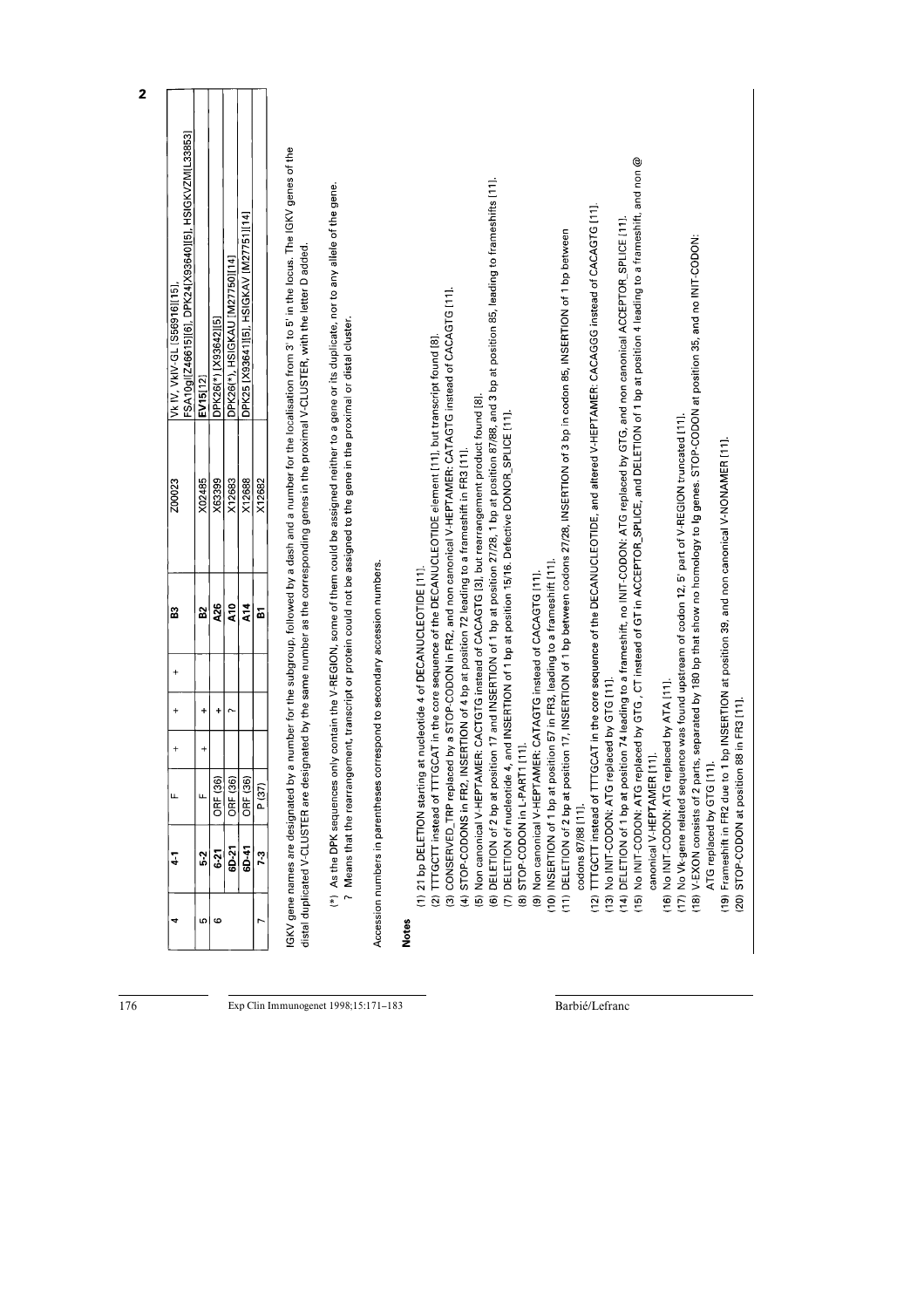| 21) STOP-CODONS in V-REGION, V-REGION truncated: breakoff of homology before codon 15 and after codon 87[11].                                          |  |
|--------------------------------------------------------------------------------------------------------------------------------------------------------|--|
| GION, and breakoff of homology before codon 21, and STOP-CODON in V-REGION [11].<br>(22) STOP-CODONS in V-RE                                           |  |
| (23) No Vk-gene related sequence was found upstream of codon 12, 5' part of V-REGION truncated [11].                                                   |  |
| (24) V-EXON consists of 2 parts, separated by 180 bp that show no homology to Ig genes, STOP-CODON in FR2, and no INIT-CODON [11].                     |  |
| (25) INSERTION of 1 bp in codon 39 leading to a frameshift in FR2, and DELETION of 1 bp in codon 45 [11], and frameshift in FR1 [13]                   |  |
| (26) A2c and A2b correspond to the same V-REGION allele. According to the IMGT functionality definition, A2b is ORF due to a non canonical V-HEPTAMER: |  |
| CACAGAG instead of CACAGTG [1].                                                                                                                        |  |
| GG instead of AG in the ACCEPTOR_SPLICE [11].<br>(27)                                                                                                  |  |
| (28) Heavily mutated, insertion of 1.2 kb in V-INTRON. INSERTION of: 3 bp in codon-14/13, 7 bp in codon 81, and DELETION of: 2 bp in codon 27A, 24 bp  |  |
| from codon 56 to 65, 1 bp in codon 83 [11].                                                                                                            |  |
| STOP-CODON in L-PART1, and DELETION of 2 bp in codon 6 leading to a frameshift [11].<br>(29)                                                           |  |
| (30) DELETION of 2 bp in codon 5 leading to a frameshift [3].                                                                                          |  |
| (31) DELETION of 2 bp at position 6, leading to a frameshift [11].                                                                                     |  |
| STOP-CODON in FR1 and FR2 at positions 23 and 38, INSERTION of 1 bp at position 85/86 [11].<br>(32)                                                    |  |
| STOP-CODON in CDR3 in codon 94 [11].<br>$\overline{33}$                                                                                                |  |
| STOP-CODON in L-PART1, and 2 bp DELETION at position 6 leading to a frameshift [11]<br>(34)                                                            |  |
| STOP-CODON in FR1 and FR2 at positions 23 and 38, INSERTION of 1 bp at position 85/86 [11].<br>(35)                                                    |  |
| Non canonical V-HEPTAMER: CACTGTG instead of CACAGTG [11].<br>$\overline{36}$                                                                          |  |
| (37) No INIT-CODON: ATG replaced by ATA [11].                                                                                                          |  |
| [1] Atkinson, M. J. et al. Immunogenetics 44: 115-120 (1996).<br>References                                                                            |  |
|                                                                                                                                                        |  |
| [2] Bentley, D. L. and Rabbits, T., Cell 32: 181-189 (1983).<br>[3] Chen, P. P. et al. J. Immunol. 139: 1727-1733 (1987).                              |  |
|                                                                                                                                                        |  |
| Med. 166: 1900-1905 (1987).<br>[4] Chen, P. P. et al. J. Exp.                                                                                          |  |
| [5] Cox, J. P. L. et al. Eur. J. Immunol. 24: 827-836 (1994).                                                                                          |  |
| [6] Giachino, C. et al. J. Exp. Med. 181: 1245-1250 (1995).                                                                                            |  |
| [7] Harada, T. et al. J. Immunol. 153: 4806 (1994).                                                                                                    |  |
| [8] Huber, C. et al. Eur. J. Immunol. 23: 2868-2875 (1993).                                                                                            |  |
| [9] Ichiyoshi, Y. et al. J. Immunol. 154: 226-238 (1995).                                                                                              |  |
|                                                                                                                                                        |  |
| [10] Jaenichen, H.R. et al. Nucleic Acids Res. 12: 5249-5263 (1984)                                                                                    |  |
| [11] Schäble, K. F. et al. Biol. Chem. Hoppe-Seyler 375: 189-199 (1994).                                                                               |  |
| [12] Schäble, K. F. and Zachau, H. G., Biol. Chem. Hoppe-Seyler 374: 1001-1022 (1993).                                                                 |  |
| Mol. Biol. 199: 23-34 (1988).<br>Straubinger, B. et al. J.<br>[13]                                                                                     |  |
| [14] Straubinger, B. et al. Biol. Chem. Hoppe - Seyler 369: 601-607 (1988)                                                                             |  |
| [15] Timmers, E. et al. Eur. J. Immunol. 23: 619-624 (1993).                                                                                           |  |
| [16] Van Es, J.H. et al. J. Exp. Med. 173: 461-470 (1991).                                                                                             |  |
| Clin. Invest. 93: 852-861 (1994).<br>[17] Youngblood, K. et al. J.                                                                                     |  |
|                                                                                                                                                        |  |
| lerie@ligm.igh.cnrs.fr)<br>Analyst/Contact : Valérie Barbié (val                                                                                       |  |
| Last Updated: 29/07/97                                                                                                                                 |  |

Human IGKV Genes and IGKJ Segments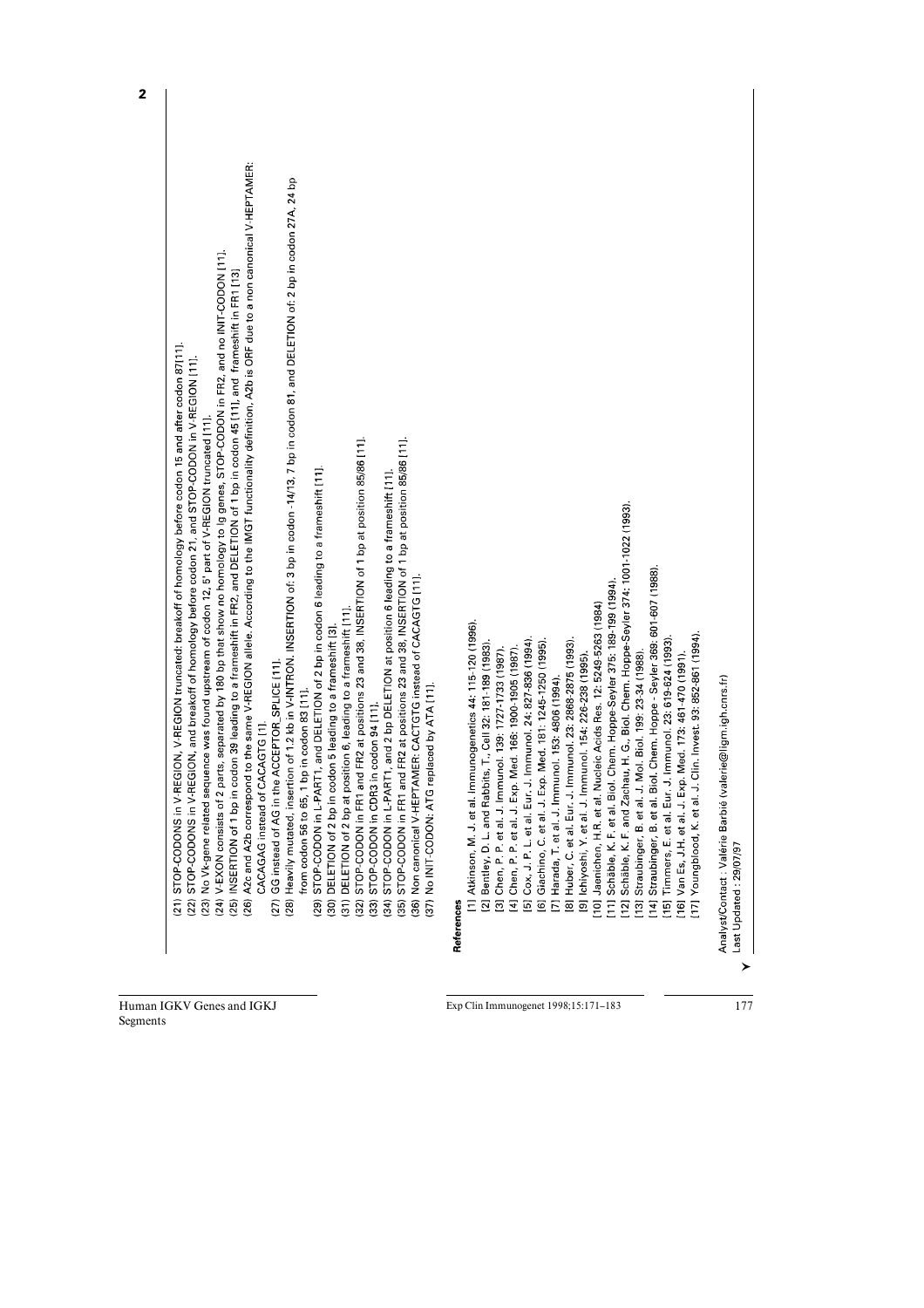| <b>IGKV</b> gene<br>name<br>anoubqus<br><b>IGKV</b> | E                                       | sequences<br>Reference | Accession number [8]   | Localisation                                            | Sequences from the<br>iterature |
|-----------------------------------------------------|-----------------------------------------|------------------------|------------------------|---------------------------------------------------------|---------------------------------|
| $\frac{1}{0R-1}$                                    | $\begin{pmatrix} 1 \\ -1 \end{pmatrix}$ |                        | M23653                 | Outside chr2 <sup>[7]</sup>                             | M20813                          |
| $1/OR-2$                                            | P(2)                                    | <b>ភ∣ន∣ន∣</b> ដ        | X64640 (S37418)        | Outside chr2 [7                                         | DPK34 [X93650] [2]              |
| $1/OR-3$                                            | P (3)                                   |                        | X64641 (S37419)        | Outside chr2 [7]                                        | DPK37 [Z27501] [2]              |
| $1/OR-4$                                            | P(4)                                    |                        | X64642 (S37421)        | Outside chr2 [7]                                        |                                 |
| $1/OR1-1$                                           | P(5)                                    | تع<br>5                | M20809 (M20708)        | Chr1 [5]                                                |                                 |
| 1/OR2-0                                             | <b>JRF (21)</b>                         | ี่≋่                   | Y08392                 | Chr2 : 2p12, at, at least, 140 kb in 5' of IGKV3D-7 [1] |                                 |
| $1/OR2 - 3$                                         | $\frac{1}{\sqrt{6}}$                    |                        | X05102                 | Long arm of chr2: 2q11-cen [9]                          |                                 |
| $\frac{1}{1}$ OR2-6                                 | P(7)                                    | SM                     | X05103                 | Long arm of chr2: 2q11-cen [9]                          |                                 |
| $\frac{1}{0}$ OR2-9                                 | P(6)                                    | g                      | X51879                 | Long arm of chr2: 2q11-cen [9]                          |                                 |
| $1/OR2 - 11$                                        | $\boxed{\mathsf{P}(\mathsf{6})}$        | īΜ                     | X51885                 | Long arm of chr2: 2q11-cen [9]                          |                                 |
| 1/OR2-108                                           | J≊                                      | V108                   | X51887                 | Long arm of chr2 [8]: 2q12-14 [3]                       |                                 |
| $1/OR2 - 118$                                       | P(9)                                    | V118                   | M20812 (M20711)        | Outside chr2 [7]                                        |                                 |
| 1/OR22-1                                            | $\frac{P(10)}{P(10)}$                   | $Chr22-1$              | 200040                 | Chr22 [5]                                               |                                 |
| 1/OR22-5                                            | $\frac{P(11)}{P(11)}$                   | $Chr22-5$              | Z00003 (M23852/X00747) | Chr22 [5]                                               | <b>SH</b>                       |
| 1/OR22-5a                                           | P(11)                                   | $Chr22-5a$             | 200002 (M23849/X00746) | $Chr22$ [5]                                             | V2b[8]                          |
| 2/0R2-1                                             | P (8)                                   | ξ                      | X05101                 | Long arm of chr2: 2q11-cen [9]                          |                                 |
| 2/OR2-1a                                            | P(8)                                    | W1a                    | X76074                 | Long arm of chr2: 2q11-cen [9]                          |                                 |
| $2/OR2-2$                                           | P(12)                                   | $ \tilde{s} \tilde{s}$ | X51884                 | Long arm of chr2: 2q11-cen [9]                          | DPK32[X93648] [2]               |
| $\frac{2/\overline{OR2.4}}{2/\overline{OR2.7}}$     | P(13)                                   |                        | $\times 1883$          | Long arm of chr2: 2q11-cen [9]                          |                                 |
|                                                     | $\frac{P(14)}{P}$                       | ζ                      | X51881                 | Long arm of chr2: 2q11-cen [9]                          |                                 |
| $2/OR2 - 8$                                         | P (15)                                  | ŝ                      | X51880                 | Long arm of chr2: 2q11-cen [9]                          | DPK33 (*)[X93649] [2]           |
| 2/OR2-10                                            | $\frac{1}{\sqrt{16}}$                   | V <sub>10</sub>        | X51886                 | Long arm of c <u>h</u> r2: 2q11-cen [9]                 | DPK33 (*)                       |
| 2/0R22-3                                            | $\boxed{\mathsf{P}(17)}$                | $Chr22-3$              | Z00041                 | Chr22 [5]                                               |                                 |
| 2/0R22-4                                            | $\frac{P(18)}{P(18)}$                   | Chr22-4                | M20707 (M20808)        | $Chr22$ <sup>[5]</sup>                                  | DPK36(X93652)[2]                |
| 3/OR2-5                                             | $\frac{1}{2}$                           | S.                     | X51882                 | Long arm of chr2: 2q11-cen [9]                          |                                 |
| 3/OR2-268                                           | ORF                                     | V268                   | X74459                 | 1.5Mb [8]<br>3' side of IGKC at 1                       |                                 |
| 3/OR2-268a                                          | ORF                                     | V268a                  | X74460                 | 3' side of IGKC at 1.5Mb [8]                            |                                 |
| 3/OR22-2                                            | P(20)                                   | $Chr22-2$              | Z00042                 | Chr22 [5]                                               |                                 |

Part 2 - Human IGKV orphons

Sequences in bold have been mapped : "mapped" refers to sequences which have been obtained from clones (phages, cosmids, YACs...) either by subcloning or PCR,<br>and does not apply to sequences obtained directly from genomic

Exp Clin Immunogenet 1998;15:171-183

Barbié/Lefranc

(1) No INIT-CODON: ATG replaced by ACG.<br>(2) No INIT-CODON: ATG replaced by ACG [7].

**Notes**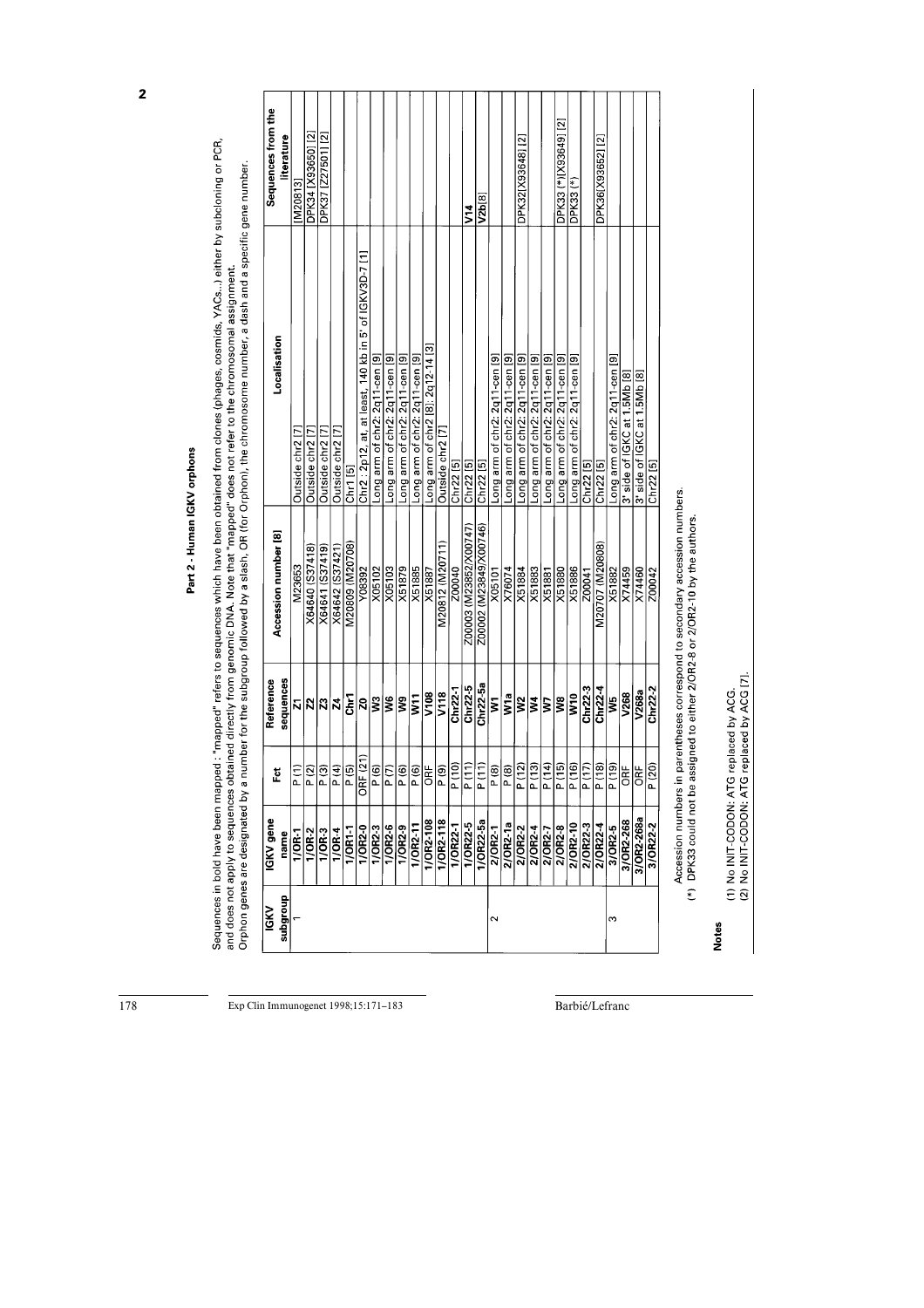| ATG replaced by AAG [7].<br>(4) No INIT-CODON: ATG replaced by ACA [7].<br>(5) No INIT-CODON: ATG replaced by ACA<br>STOP-CODON at position 87.<br>3) No INIT-CODON:<br>$\widehat{\mathbf{e}}$                                                                                                                                                                                                                                                                                                                                                                                        |  |
|---------------------------------------------------------------------------------------------------------------------------------------------------------------------------------------------------------------------------------------------------------------------------------------------------------------------------------------------------------------------------------------------------------------------------------------------------------------------------------------------------------------------------------------------------------------------------------------|--|
| positions 35 and 36, and INSERTION of 2 bp in codon 87, leading to a frameshift [6].<br>position -5 and 91, and 10 bp DELETION between codons 91/92 [6].<br>(9) STOP-CODON at position 87, and no INIT-CODON: ATG replaced by ACA<br>(7) STOP-CODONs at<br>(8) STOP-CODONs at                                                                                                                                                                                                                                                                                                         |  |
| L-PART1, STOP-CODON at position 36, and 2 bp INSERTION between positions 1046/1047 leading to a frameshift.<br>position 740, 1 bp DELETION at position 935 leading to frameshifts, and STOP-CODON in L-PART1.<br>(11) STOP-CODON at position 71, and no INIT-CODON: ATG replaced by ACG [seq].<br>(10) INSERTION of 7 bp at position 1093 leading to a frameshift [4].<br>(13) 1 bp DELETION in<br>(12) 1 bp DELETION at                                                                                                                                                              |  |
| (17) INSERTION of 3 bp between codons 22 and 23, DELETION of 1 bp at position 315 leading to a frameshift, and STOP-CODONs.<br>-PART1, 1 bp DELETION at positions 731 and 925 leading to frameshifts.<br>-PART1, 1 bp DELETION at positions 744 and 938 leading to frameshifts.<br>oosition 36, INSERTION of 2 bp at position 957 leading to a frameshift.<br>16) STOP-CODON in L<br>(14) STOP-CODON at<br>(15) STOP-CODON in                                                                                                                                                         |  |
| (19) NuT-CODON: ATG replaced by ACG, 2 bp DELETIONs at positions 727, 831 and 833, 1 bp DELETION at position 747, leading to frameshifts.<br>ICLEOTIDE, non canonical V-HEPTAMER and V-NONAMER [1].<br>ogy after codon 79, STOP-CODONs and DELETION [4]<br>(18) STOP-CODON at position 81.<br>(20) Breakoff of homol<br>21) Defective DECAN                                                                                                                                                                                                                                           |  |
| Zachau, H. G., Biol. Chem. Hoppe-Seyler 374: 1001-1022 (1993).<br>[7] Röschenthaler, F. et al., Biol. Chem. Hoppe-Seyler 373: 177-186 (1992)<br>[3] Huber, C. et al., Nucl. Acids. Res. 18, 12: 2475-3478 (1990).<br>[5] Meindl, A. et al., Eur. J. Immunol. 20: 1855-1863 (1990).<br>[1] Brensing-Küppers, J. et al., Gene, 191: 173-181 (1997).<br>[2] Cox, J.P.L. et al., Eur. J. Immunol. 24: 827-836 (1994)<br>[6] Pohlenz, H.D. et al., J. Mol. Biol. 193: 241-253 (1987).<br>Nature 320, 3: 456-458 (1986)<br>[8] Schäble, K. F. and<br>[4] Lötscher, E. et al.,<br>References |  |
| Biol. Chem. Hoppe-Seyler 371: 283-290 (1990)<br>(valerie@ligm.igh.cnrs.fr)<br>Analyst/Contact: Valérie Barbié<br>Zimmer, F.J. et al<br>Last Updated: 29/07/97<br>$\overline{5}$                                                                                                                                                                                                                                                                                                                                                                                                       |  |

Human IGKV Genes and IGKJ Segments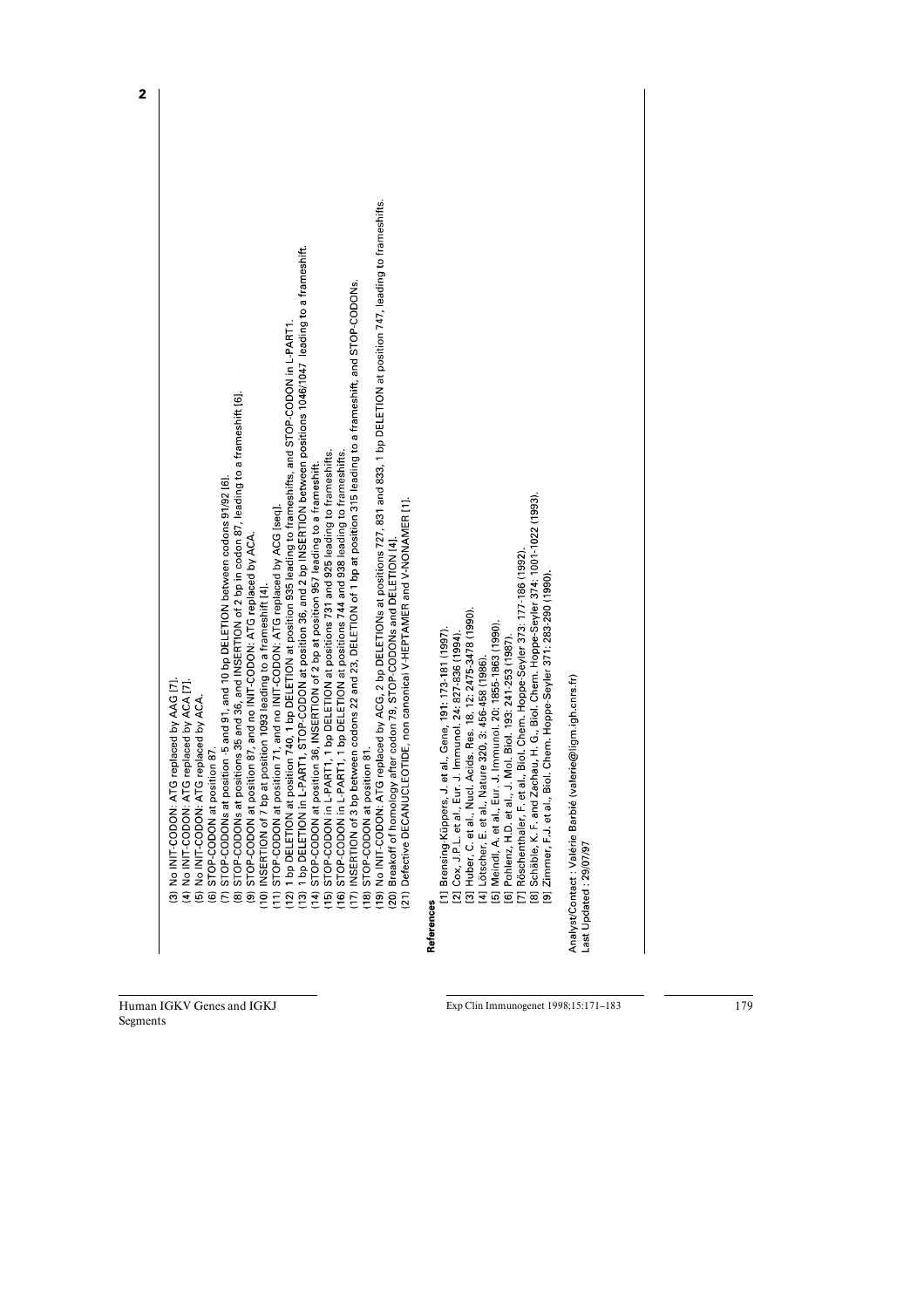|                        | he accession number of a reference sequence is given for each allele.<br>Autations affecting the same codon are separated by a vertical line. |               |                                      |                     |                                                |                                                                                      |
|------------------------|-----------------------------------------------------------------------------------------------------------------------------------------------|---------------|--------------------------------------|---------------------|------------------------------------------------|--------------------------------------------------------------------------------------|
| dnoabqns<br><b>NSI</b> | IGKV gene name                                                                                                                                | č             | GKV allele name                      | Accession<br>number | genetics and/or<br><b>Confirmed by</b><br>data | <b>Description of mutations</b>                                                      |
|                        | $\frac{5}{1}$                                                                                                                                 |               | $V1-5*0$                             | Z00001              | $\ddot{}$                                      | c65, T22 lg166, t168, D56 lc171 lc174 lg201                                          |
|                        |                                                                                                                                               | և  և          | $V1-5*02$                            | M23851              |                                                | c65>t, T22>                                                                          |
|                        |                                                                                                                                               | u             | $V1 - 5 * 03$                        | X72813              |                                                | lg166>a,t168>g,D56>Klc171>glc174>tlg201>al                                           |
|                        | $-6$                                                                                                                                          | ļμ            | $V1 - 6*01$                          | M64858              | $\ddot{}$                                      |                                                                                      |
|                        | $\frac{8}{1}$                                                                                                                                 | l¥            | $V1-8*01$                            | 200014              |                                                |                                                                                      |
|                        | $\frac{8}{10}$                                                                                                                                |               | $\frac{10*8}{10*8-01}$               | <b>Z0008</b>        | $\ddot{}$                                      |                                                                                      |
|                        | $\frac{9}{2}$                                                                                                                                 |               |                                      | Z00013              | $\ddot{}$                                      |                                                                                      |
|                        | $\frac{1}{1}$                                                                                                                                 | ա  ա  ա  ա    | $V1-12*01$                           | V01577              | $\begin{array}{c} + \end{array}$               | <b>c334</b>                                                                          |
|                        | $10 - 12$                                                                                                                                     |               | $V1D-12*01$                          | X17263              | $\ddot{}$                                      | t30 1t270 1c334                                                                      |
|                        | $1 - 12/10 - 12($                                                                                                                             | டி            | $\frac{V1-12*02/10-12*02}{V1-13*01}$ | V01576<br>200010    |                                                | c334>ti (if IGKV1-12*02); t30>cit270>cic334>ti (if IGKV1D-12*02)                     |
|                        | $1 - 13$                                                                                                                                      |               |                                      |                     | $\ddot{}$                                      | a123, *41 la326, N109                                                                |
|                        | $\frac{1}{10}$ -13                                                                                                                            | Ë             | V <sub>1D-13</sub> *01               | X17262              |                                                | la326, N109                                                                          |
|                        | $1-13/1D-13(1)$                                                                                                                               |               | V1-13*02/1D-13*02                    | Z00006<br>J00248    |                                                | a123>g,*41>Wla326>g,N109>SI (if IGKV1-13*02); la326>g,N109>SI (if IGKV1D-13*02)      |
|                        | $1 - 16$                                                                                                                                      | யுய           | $V1 - 16*01$                         |                     |                                                |                                                                                      |
|                        | $\frac{10}{16}$                                                                                                                               |               | V1D-16*01                            | K01323              | ÷                                              | t78, S26                                                                             |
|                        |                                                                                                                                               |               | V1D-16*02                            | V00558              | $^{\rm +}$                                     | t78>g,S26>RI                                                                         |
|                        | $-1 - 17$                                                                                                                                     | ա  ա  ա  ա  ա | $V1 - 17*01$                         | X72808              | $\ddot{}$                                      |                                                                                      |
|                        | ר<br>פ                                                                                                                                        |               | $\sqrt{10 \cdot 17 \cdot 01}$        | X63392              |                                                |                                                                                      |
|                        |                                                                                                                                               |               | $V1-27*01$                           | X63398              | $\ddot{}$                                      |                                                                                      |
|                        |                                                                                                                                               | щ             | $V1-33*01$                           | M64856              | +                                              |                                                                                      |
|                        |                                                                                                                                               | щ             | $V1D-33*01$                          | M64855              |                                                |                                                                                      |
|                        |                                                                                                                                               | L             | $V1-37*01$                           | X59316              |                                                |                                                                                      |
|                        |                                                                                                                                               | Iщ.           | $V10-37*01$                          | X71893              |                                                |                                                                                      |
|                        |                                                                                                                                               | Iщ            | $V1-39*01$                           | X59315              | $\ddot{}$                                      | 0259 / 2015 61291 9010 / 812 <sup>6</sup> / 212 <sup>9</sup> 9129 9129 9129 9059 015 |
|                        |                                                                                                                                               | م             | $V1-39*02$                           | X59318              |                                                | c29>t,S10>Flc306>tla315>glc316>t,a317>g,g318>t,O106>Cla319>g,S107>Glc330>al          |
|                        | $\frac{85-01}{1}$                                                                                                                             | ட             | $V1D-39*01$                          | X59312              |                                                |                                                                                      |
|                        | $\frac{1}{2}$ $\frac{1}{2}$                                                                                                                   | <b>BE</b>     | $\frac{10*8+01}{10*3*01}$            | <b>X72816</b>       |                                                |                                                                                      |
|                        |                                                                                                                                               | سا سا         |                                      | <b>X72817</b>       | $\ddot{}$                                      |                                                                                      |
| $\sim$                 | $\frac{2.24}{2D - 24}$                                                                                                                        |               | $V2 - 24 * 01$                       | X12684              | $+$                                            |                                                                                      |
|                        |                                                                                                                                               | щ             | $V2D-24*01$                          | X63401              | $\ddot{}$                                      |                                                                                      |
|                        | ္လူ္တူ<br> ∼ ္လူ <i>း</i>                                                                                                                     | ш.            | $V2 - 28*01$                         | X63397              |                                                |                                                                                      |
|                        |                                                                                                                                               | LL            | $V2D-28*07$                          | X12697              | $\ddot{}$                                      |                                                                                      |
|                        |                                                                                                                                               | p.            | $V2 - 29 * 01$                       | X63396              | $\ddot{}$                                      | $g159$ a312, *104                                                                    |
|                        |                                                                                                                                               | щ             | $V2 - 29 * 02$                       | U41645              |                                                | g159>ala312>c,*104>Cl<br>c145 ,P49 l                                                 |
|                        | 2D-29                                                                                                                                         | LL.           | V2D-29*01                            | M31952              | $\ddot{}$                                      |                                                                                      |
|                        |                                                                                                                                               | F(2)          | V2D-29*02                            | U41644              |                                                | $c145$ >t, P49>SI                                                                    |
|                        | $\frac{8}{25.30}$                                                                                                                             | ட             | $V2.30*01$                           | X63403              | $\ddot{}$                                      |                                                                                      |
|                        |                                                                                                                                               | щ             | $V2D-30*01$                          | X63402              | $\ddot{}$                                      |                                                                                      |

Table 3

Human IGKV allele table

Fct : FUNCTIONALITY<br>F : Functional<br>P : Pseudogene<br>ORF : Open Reading Frame

The IMGT allele table refers to the V-REGION polymorphism. It does not include polymorphisms in the other parts of the V-GENE.<br>V-REGION alleles are only described for genes which have at least one Functional or ORF allele

Exp Clin Immunogenet 1998;15:171-183

Barbié/Lefranc

 $\overline{180}$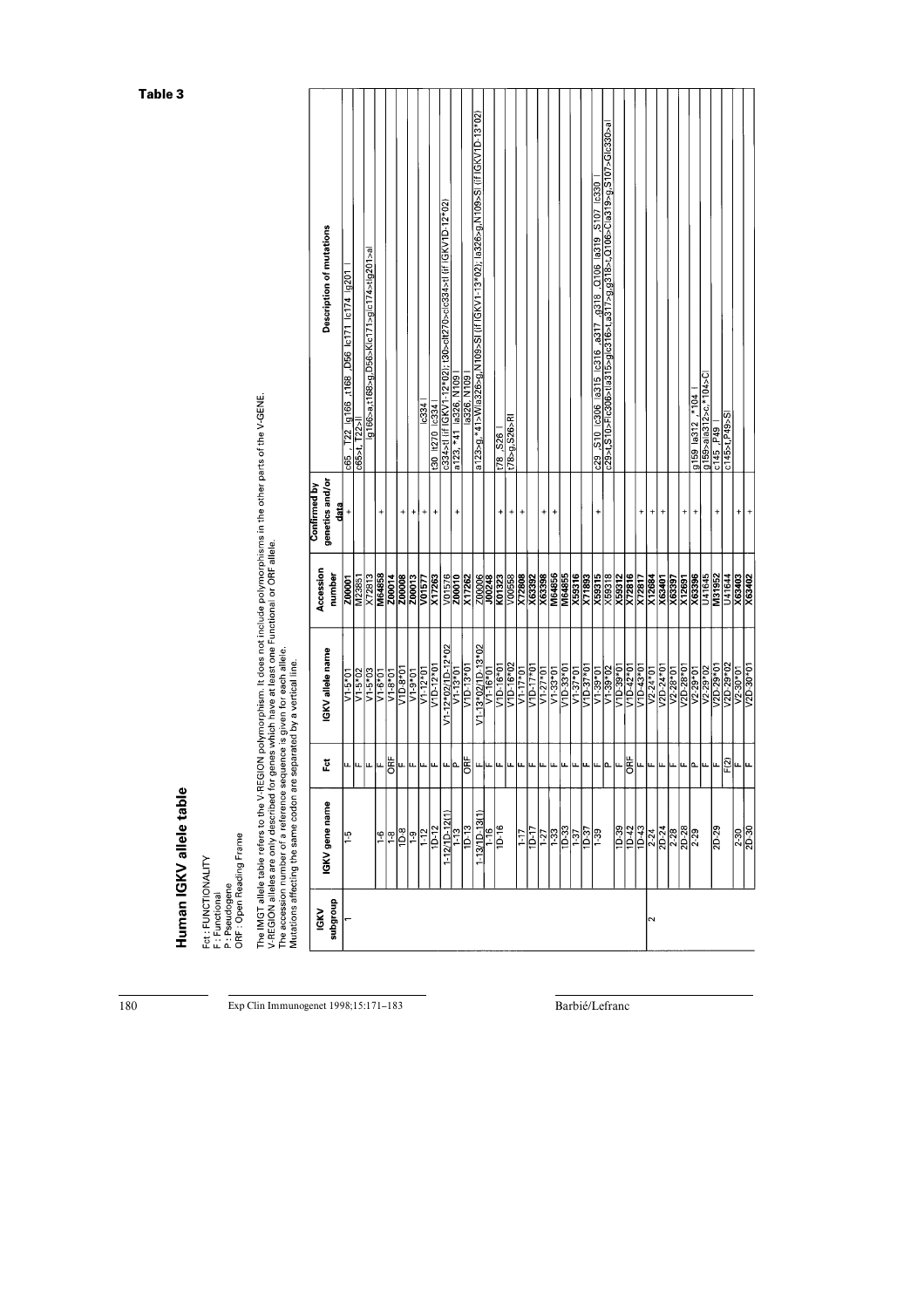| a118>t,T40>Sit126>cic141>gig147>tia208>g,S70>Gic322>t,H108>Yi<br>(c571>g, T85>R)<br>g15>alg26>c,G9>Ala221>c,c222>a,D74>Alg303>tl<br><u>[g15  g26 ,G9  a221 ,c222 ,D74  g303</u><br>$c14$ >t, T5>Mig330>a, W110>*<br>0114, T5 19330, W110<br>c568>g,T85>RI<br>c568, T85<br>K02769<br>X72820<br>X01668<br>X07764<br>M23090<br>M23091<br>$\frac{X12686}{\frac{137729}{2}}$<br>X72815<br>X02485<br>X12688<br>X12687<br><b>Z00023</b><br><b>X63399</b><br>X12683<br>$V3D-11*01$<br>V3D-15*02<br>V3D-15*01<br>V3D-20*01<br>V6D-21*01<br>$\frac{1}{3}$<br>$\frac{1}{20*02}$<br>$V6D-41*01$<br>V3D-7*01<br>$\sqrt{3} \cdot 11 * 02$<br>$\frac{1}{\sqrt{3-7*02}}$<br>$V3 - 7 * 03$<br>$V3.11*01$<br>$V3 - 15*01$<br>$V6-21*01$<br>$V5 - 2*01$<br>$V4.1*01$<br>ORF<br>ORF<br>동<br><b>DRF</b><br><b>PF</b><br>$\frac{8}{10-20}$<br>$\frac{1}{\frac{1}{10}}\left \frac{1}{10}\right $<br>$\frac{3D-7}{3-11}$<br>$3-20$<br>$6D-41$<br>$\frac{52}{621}$<br>$^{4-1}$<br>$3-7$<br>ဖ<br>w<br><b>Notes</b> | m | $2D-40$<br>$2 - 40$ | <b>BE</b> | $\frac{V2-40*02}{V2D-40*01}$<br>$V2 - 40*01$<br>$V3.7*01$ | X59314<br>X59317                              | c120>tig123>t,W41>Cig233>a,G78>Di<br>c120 g123, W41 g233, G78 |
|------------------------------------------------------------------------------------------------------------------------------------------------------------------------------------------------------------------------------------------------------------------------------------------------------------------------------------------------------------------------------------------------------------------------------------------------------------------------------------------------------------------------------------------------------------------------------------------------------------------------------------------------------------------------------------------------------------------------------------------------------------------------------------------------------------------------------------------------------------------------------------------------------------------------------------------------------------------------------------------|---|---------------------|-----------|-----------------------------------------------------------|-----------------------------------------------|---------------------------------------------------------------|
|                                                                                                                                                                                                                                                                                                                                                                                                                                                                                                                                                                                                                                                                                                                                                                                                                                                                                                                                                                                          |   |                     |           |                                                           | $\frac{\overline{X02725}}{\overline{X72812}}$ | a118 .T40 k126 c141 lg147 la208 ,S70 lc322 ,H108 lc571 ,T85   |
|                                                                                                                                                                                                                                                                                                                                                                                                                                                                                                                                                                                                                                                                                                                                                                                                                                                                                                                                                                                          |   |                     |           |                                                           |                                               |                                                               |
|                                                                                                                                                                                                                                                                                                                                                                                                                                                                                                                                                                                                                                                                                                                                                                                                                                                                                                                                                                                          |   |                     |           |                                                           |                                               |                                                               |
|                                                                                                                                                                                                                                                                                                                                                                                                                                                                                                                                                                                                                                                                                                                                                                                                                                                                                                                                                                                          |   |                     |           |                                                           |                                               |                                                               |
|                                                                                                                                                                                                                                                                                                                                                                                                                                                                                                                                                                                                                                                                                                                                                                                                                                                                                                                                                                                          |   |                     |           |                                                           |                                               |                                                               |
|                                                                                                                                                                                                                                                                                                                                                                                                                                                                                                                                                                                                                                                                                                                                                                                                                                                                                                                                                                                          |   |                     |           |                                                           |                                               |                                                               |
|                                                                                                                                                                                                                                                                                                                                                                                                                                                                                                                                                                                                                                                                                                                                                                                                                                                                                                                                                                                          |   |                     |           |                                                           |                                               |                                                               |
|                                                                                                                                                                                                                                                                                                                                                                                                                                                                                                                                                                                                                                                                                                                                                                                                                                                                                                                                                                                          |   |                     |           |                                                           |                                               |                                                               |
|                                                                                                                                                                                                                                                                                                                                                                                                                                                                                                                                                                                                                                                                                                                                                                                                                                                                                                                                                                                          |   |                     |           |                                                           |                                               |                                                               |
|                                                                                                                                                                                                                                                                                                                                                                                                                                                                                                                                                                                                                                                                                                                                                                                                                                                                                                                                                                                          |   |                     |           |                                                           |                                               |                                                               |
|                                                                                                                                                                                                                                                                                                                                                                                                                                                                                                                                                                                                                                                                                                                                                                                                                                                                                                                                                                                          |   |                     |           |                                                           |                                               |                                                               |
|                                                                                                                                                                                                                                                                                                                                                                                                                                                                                                                                                                                                                                                                                                                                                                                                                                                                                                                                                                                          |   |                     |           |                                                           |                                               |                                                               |
|                                                                                                                                                                                                                                                                                                                                                                                                                                                                                                                                                                                                                                                                                                                                                                                                                                                                                                                                                                                          |   |                     |           |                                                           |                                               |                                                               |
|                                                                                                                                                                                                                                                                                                                                                                                                                                                                                                                                                                                                                                                                                                                                                                                                                                                                                                                                                                                          |   |                     |           |                                                           |                                               |                                                               |
|                                                                                                                                                                                                                                                                                                                                                                                                                                                                                                                                                                                                                                                                                                                                                                                                                                                                                                                                                                                          |   |                     |           |                                                           |                                               |                                                               |

**3** 

(1) Sequences which could not be assigned to the proximal or to the distal V-CLUSTER gene have been aligned with sequences of both genes. Both allele designation<br>resulting from this alignment are given, separated by a dash

Analyst/Contact : Valérie Barbié (valerie@ligm.igh.cnrs.fr)<br>Last Updated : 29/05/98

Human IGKV Genes and IGKJ Segments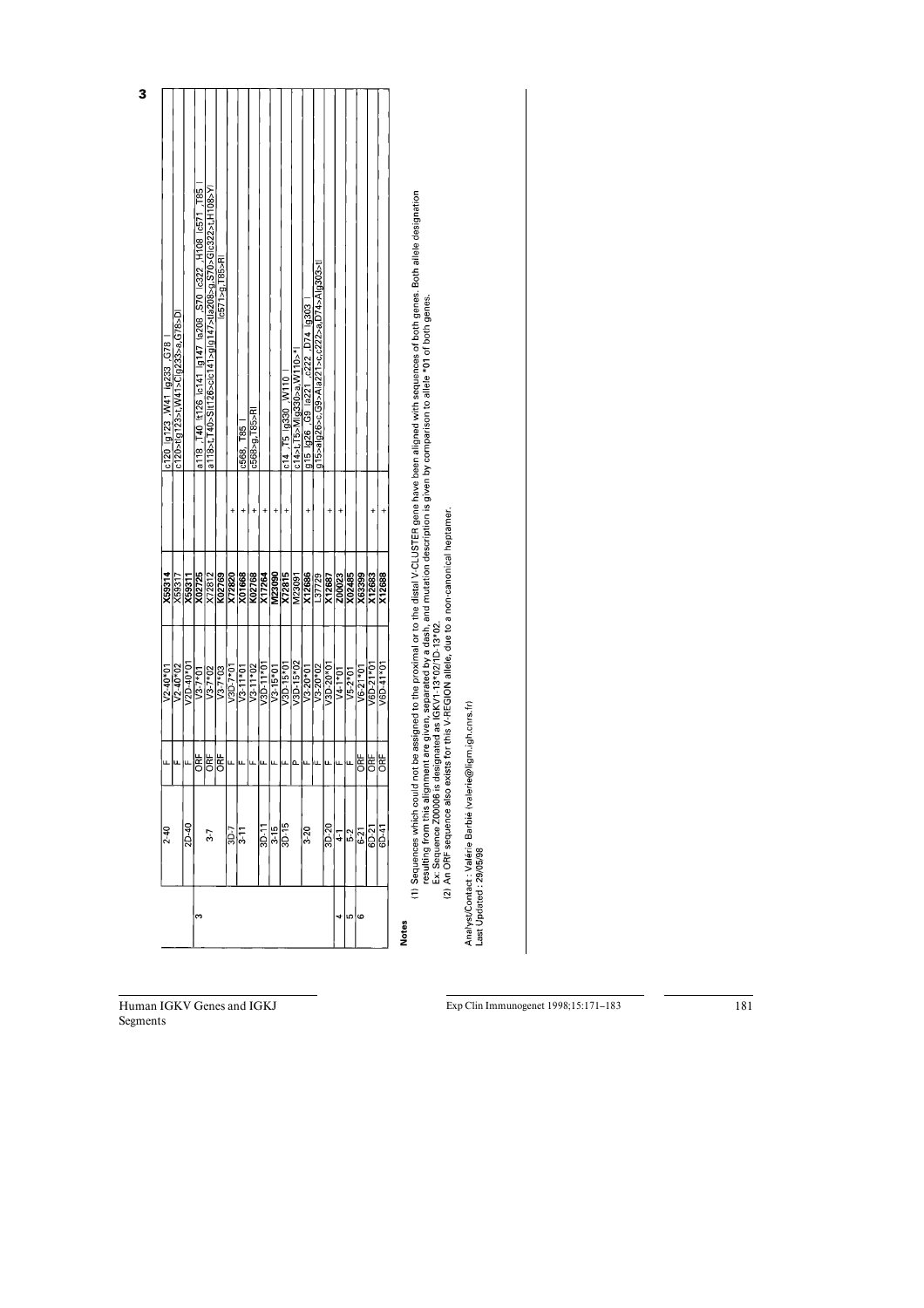| IGKJ name | Ĕ                | Reference sequences                                                                                                    | Accession numbers | Sequences from the literature                 |
|-----------|------------------|------------------------------------------------------------------------------------------------------------------------|-------------------|-----------------------------------------------|
| IGKJ1     | щ                | 5                                                                                                                      | J00242[1]         | V00556[1][4], X61584[6], X67858[5]            |
| IGKJ2     | Щ                | $\mathbb{R}$                                                                                                           | J00242[1]         | V00556[1][4], X63370[3], X61584[6], X67858[5] |
| IGKJ3     | щ                | c)                                                                                                                     | J00242[1]         | V00556[1][4], X63370[3], X61584[6], X67858[5] |
| IGKJ4     | щ                | 4                                                                                                                      | J00242[1]         | V00556[1][4], D90159[2], X61584[6], X67858[5] |
| IGKJ5     | щ                | 5                                                                                                                      | J00242[1]         | V00556[1][4], X61584[6], X67858[5]            |
|           | [2] Kato et al., | [1] Hieter et al., J. Biol. Chem., 257, 1516-1522 (1981).<br>Gene, 97, 239-244 (1991).                                 |                   |                                               |
|           |                  | [3] Huber et al., Eur. J. Immunol., 22, 1561-1565 (1992).<br>[4] Martin et al., Eur. J. Immunol., 22, 1773-1779 (1992) |                   |                                               |
|           |                  | [5] Whitehurst et al., Nucleic Acids Res., 20, 4929-4930 (1992).<br>[6] Stueber. Unpublished.                          |                   |                                               |

Exp Clin Immunogenet 1998;15:171-183

Barbié/Lefranc

 $\frac{182}{182}$